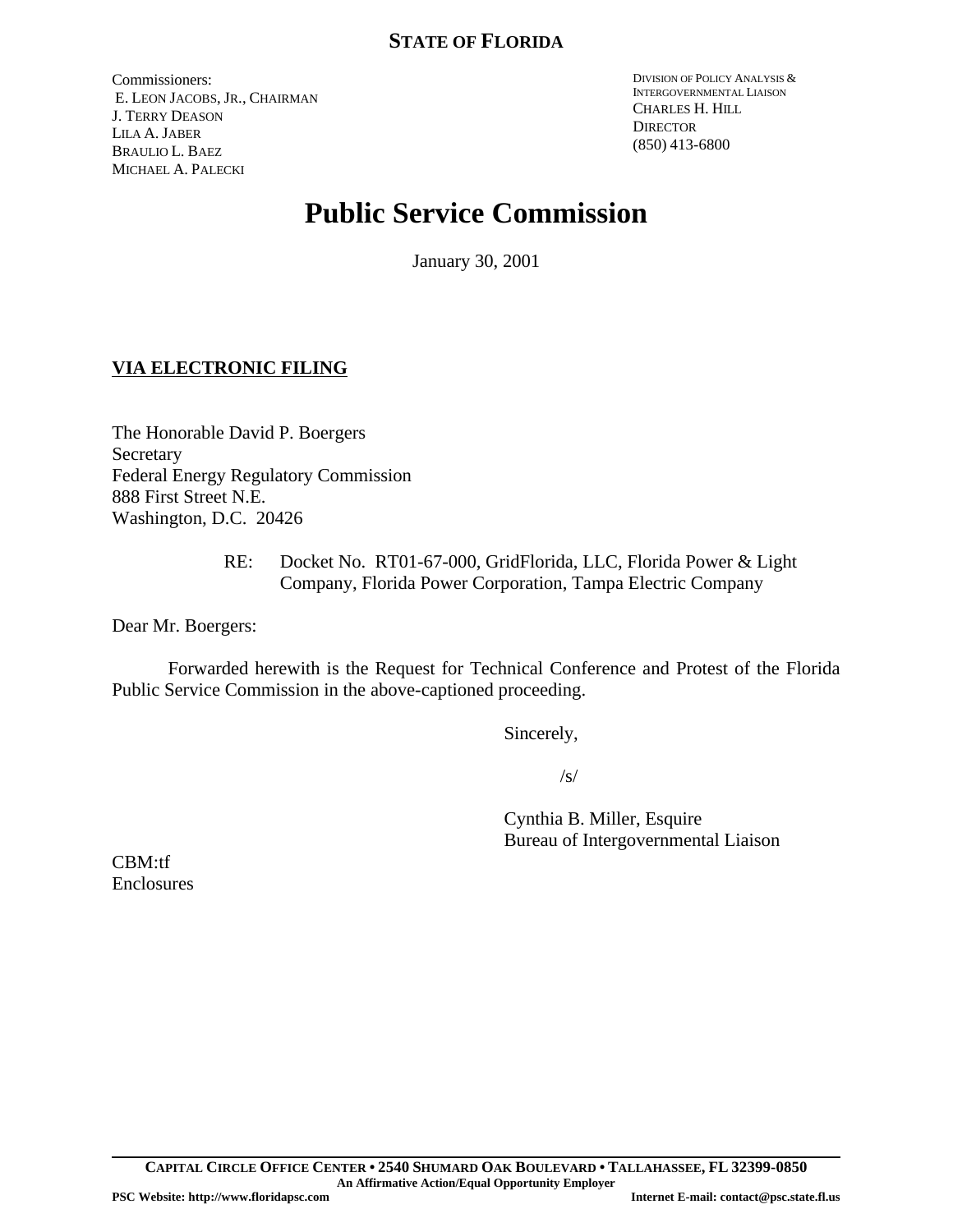#### **UNITED STATES OF AMERICA BEFORE THE FEDERAL ENERGY REGULATORY COMMISSION**

)

GridFlorida LLC ) Florida Power & Light Company (1996) Florida Power Corporation (a) Docket No. RT01-67-000 Tampa Electric Company ) ) and the contract of  $\overline{\phantom{a}}$ 

### **REQUEST FOR TECHNICAL CONFERENCE AND PROTEST OF THE FLORIDA PUBLIC SERVICE COMMISSION**

#### **INTRODUCTION**

The Florida Public Service Commission (FPSC) hereby requests that a technical conference of the Federal Energy Regulatory Commission (FERC) and the FPSC be held as soon as practical to address the many detailed technical and policy issues relating to the GridFlorida filing as described in this pleading.<sup>1</sup> In this way, the delineation of the contours of the FERC and FPSC jurisdiction could be addressed in an open and noticed forum and set forth in a Memorandum of Understanding. The applicants have filed an application which lacks significant details on the design and makeup of the proposed GridFlorida RTO and how Florida's electric industry will be impacted. Further, the filing lacks data on the costs and benefits of developing and sustaining the RTO. We, therefore, are filing a protest.<sup>2</sup> A technical conference should provide needed details relating to the planning, operation, and oversight of the transmission grid, as well as the delineation of regulatory jurisdiction of the

 $1$  We note that there is FERC precedent for holding technical conferences in RTO-related dockets. Recently, the FERC held a technical conference on the New York ISO. In an order issued November 8, 2000, in the New York Independent System Operator Docket (ER00-3591-000), the FERC directed its staff to convene a technical conference to address issues.

 $2^2$  By filing this protest, we wish to make a stronger statement than the mere filing of comments. Also, this is clearly an area of great public importance for the FERC Commissioners themselves to address. We note that the FPSC, through this filing, is not requesting a hearing.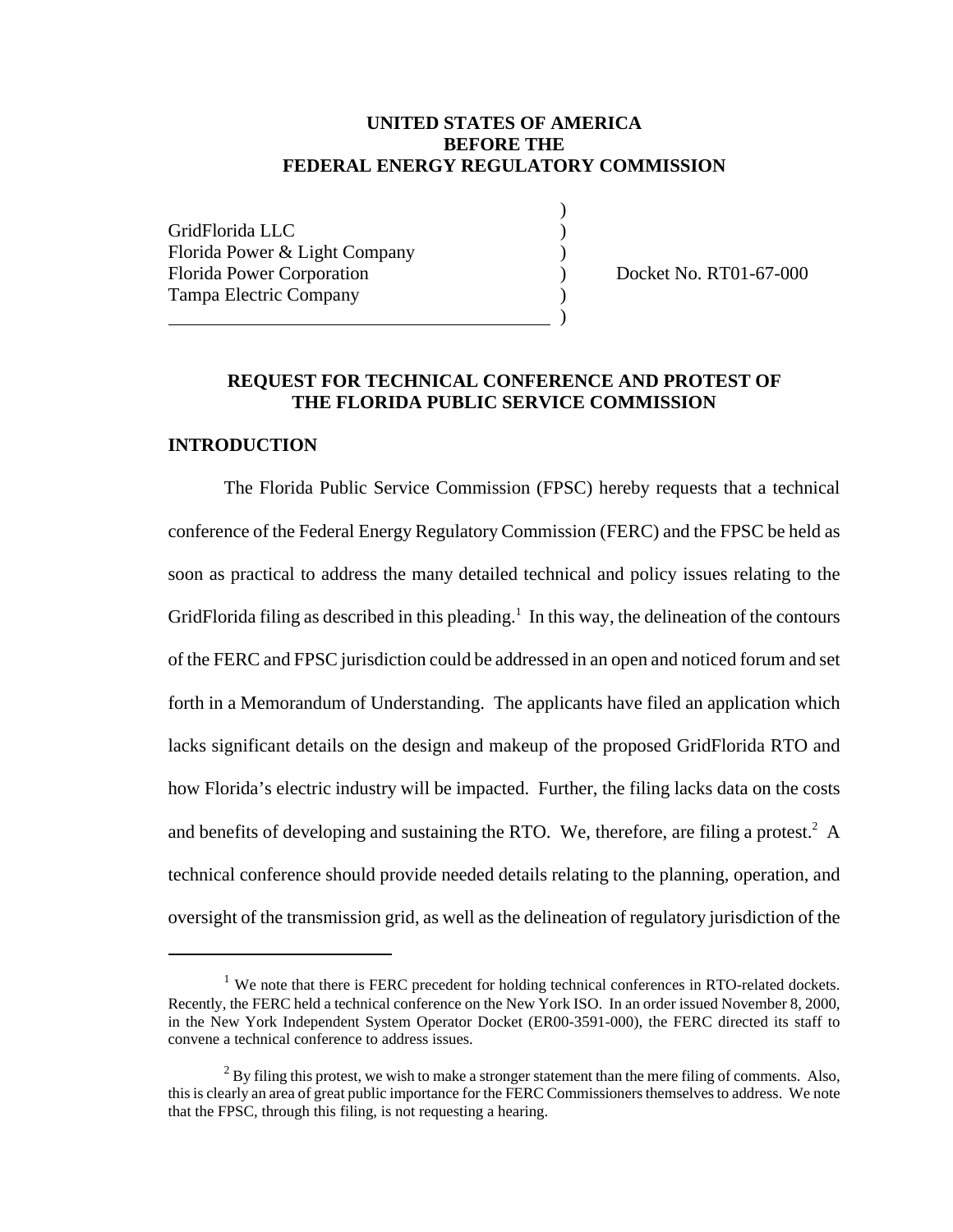FERC and the FPSC. We look forward to working with the FERC in a spirit of

collaboration.

Initially, the FPSC reaffirms its comments submitted on November 27, 2000, in

response to the initial GridFlorida filing. We continue to believe that:

- -- The geographic scope covered by this RTO, if approved, should be peninsular Florida, as proposed by the Applicants.
- The FERC should adopt a more realistic schedule which includes joint consideration by both the FERC and the FPSC to ensure that actions taken will benefit all Florida ratepayers and will avoid scenarios such as those occurring in California.
- -- No cost information has been supplied by the applicants, and therefore, carte blanche cost recovery is not warranted.
- -- The filing raises significant jurisdictional issues that cannot be ignored, and these should be addressed before a final decision is reached. An active and strong state role is essential to facilitating any workable RTO in Florida and should be set out in a FERC/FPSC Memorandum of Understanding.
- -- The FERC should not rule out any alternative RTO model. Until cost information is supplied by the Applicants, there is no way to know if a for-profit Transco is superior to a not-for-profit Transco.
- The FPSC needs assurance that it will have full access to records of the RTO and the Market Monitor.

#### **TECHNICAL CONFERENCE**

The FPSC believes that there would be significant benefit to holding a technical conference in Tallahassee with the FERC. The purpose of this conference would be to address the many detailed technical and jurisdictional issues relating to the GridFlorida filing. It would be beneficial for the FERC staff and Commissioners to meet in Florida in order to hear from the affected entities outside of the "beltway." It would also provide an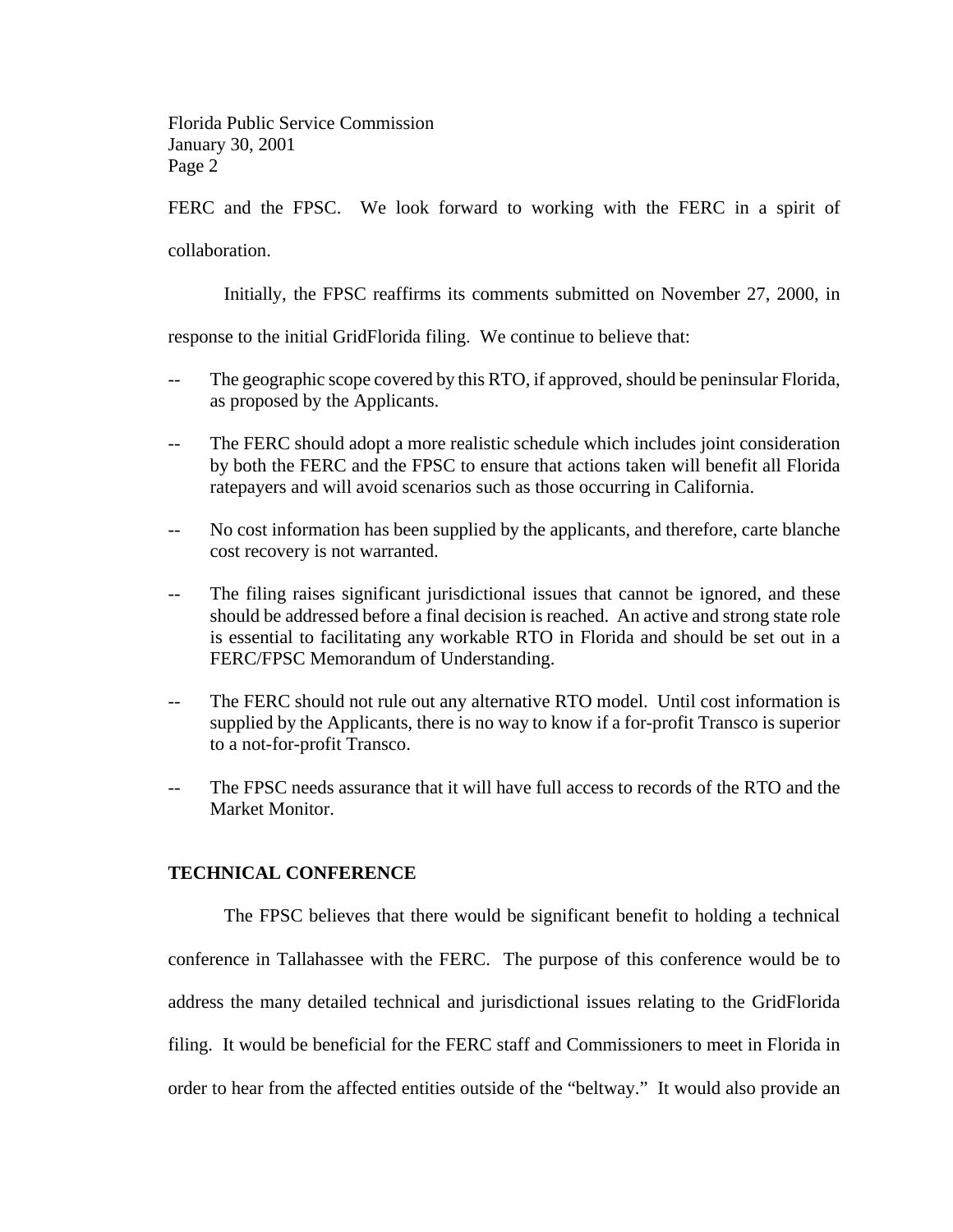opportunity for the two agencies to enter into a Memorandum of Understanding, in which

the two agencies set out their respective oversight roles over the GridFlorida RTO.

The FPSC has extensive jurisdiction, pursuant to Florida law, but believes that the RTO raises novel jursidictional questions that should be addressed in a technical conference.<sup>3</sup> For example, the FPSC has specific authority under the Florida statutes to ensure the reliability of the grid in Florida. It is our understanding that the FERC does not have reliability authority.<sup>4</sup> The Applicants have indicated an interest in helping delineate

**Florida Statutes, Section 366.05(7):** The commission shall have the power to require reports from all electric utilities to assure the development of adequate and reliable energy grids.

**Florida Statutes, Section 366.055(3):** To assure efficient and reliable operation of a state energy grid, the commission shall have the powerto require any electric utility to transmit electrical energy over itstransmission lines from one utility to another or as a part of the total energy supply of the entire grid, subject to the provisions hereof.

<sup>3</sup> **Florida Statutes, Section366.04(2)(c):** In the exercise of its jurisdiction, the commission shall have power over electric utilities for the following purposes: . . . (c)To require electric power conservation and reliability within a coordinated grid, for operational as well as emergency purposes.

**Florida Statutes, Section 366.04(5):** The commission shall further have jurisdiction over the planning, development, and maintenance of a coordinated electric power grid throughout Florida to assure an adequate and reliable source of energy for operational and emergency purposes in Florida and the avoidance of further uneconomic duplication of generation, transmission, and distribution facilities.

**Florida Statutes, Section 366.055(1):** Energy reserves of all utilities in the Florida energy grid shall be available at all times to ensure that grid reliability and integrity are maintained. The commission is authorized to take such action as is necessary to assure compliance. However, prior commitments as to energy use: (a) In interstate commerce, as approved by the Federal Energy Regulatory Commission; (b) Between one electric utility and another, which have been approved by the Federal Energy Regulatory Commission; or (c) Between an electric utility which is a part of the energy grid created herein and another energy grid shall not be abridged or altered except during an energy emergency as declared by the Governor and Cabinet.

<sup>&</sup>lt;sup>4</sup> In his October 5, 1999, testimony before the U.S. House of Representatives Committee on Commerce, Subcommittee on Energy and Power, FERC Chairman James J. Hoecker, stated "while the [FERC] has authority to address discrimination in jurisdictional transmission services, it has no explicit statutory role in setting or reviewing particular reliability standards or in ensuring the security of the electrical system or the adequacy of supply. That was left largely to the industry and the States." Also, the May 17, 2000, FERC Notice of Interim Procedures to Support Industry Reliability, stated that "the Commission does not have direct responsibility over reliability matters."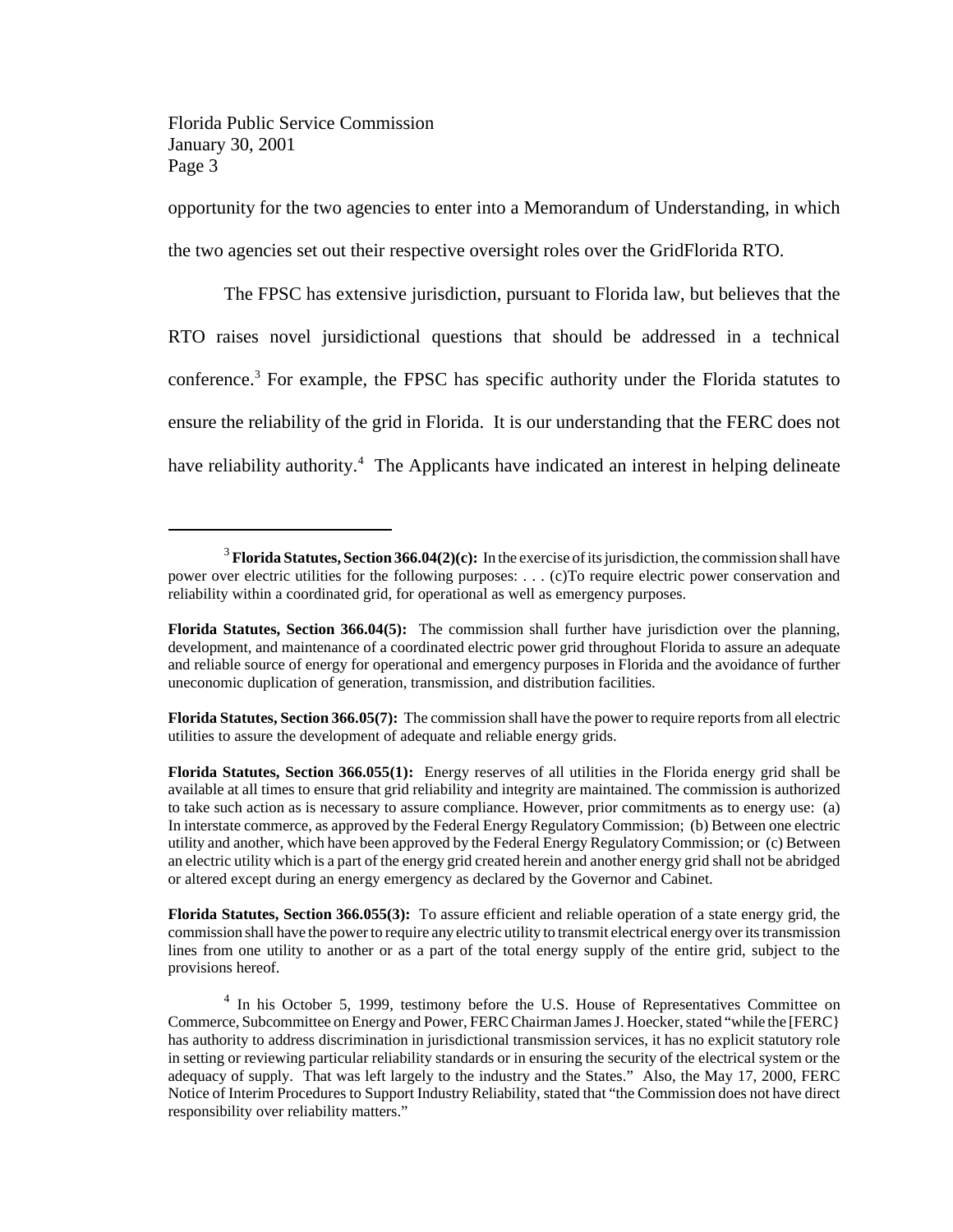these items relating to oversight and jurisdiction, and have noted the difficulty of "shifting jurisdictions." Other issues relating to the planning and operation of the transmission grid also should be addressed. Finally, the FPSC currently has exclusive authority over the ratemaking for bundled retail transmission services, and that needs to be reconciled with the proposed FERC regulation of rates charged by the RTO. Through a technical conference, these difficult and cloudy issues may be addressed in a publicly noticed and open forum.<sup>5</sup> We would suggest that a date be scheduled as soon as practical, pursuant to the statutory noticing requirements for this technical conference.

#### **DECEMBER 15, 2000, SUPPLEMENTAL FILING**

With respect to the December 15, 2000, supplemental filing, the Applicants have made little progress to "flesh out" the details of the proposed GridFlorida RTO. Taken together with the initial filing, the Applicants have provided a rough framework with little detail on how Florida's electric industry will be impacted. An adequate supply of electricity at reasonable cost is of paramount importance to the well-being of Florida's citizens.<sup>6</sup> Due care must be taken to ensure that whatever is approved for Florida does not lead to these results. Indeed, the lessons to be learned in California that exist in Florida include the fact

<sup>&</sup>lt;sup>5</sup> Section 209 of the Federal Power Act sets out Use of Joint Boards; Cooperation with State Commissions. It states that the FERC may refer matters to a board to be composed of a member or members, as determined by the FERC, from the state or each of the states affected. The board shall be vested with the same power as is a member of FERC when designated to hold hearings. The Section also authorizes the FERC to confer with any state commission regarding the relationship between rate structures, costs, accounts, charges, practices, classifications, and regulations of public utilities, subject to the jurisdiction of such state commission and of the FERC. Also, the FERC is authorized to hold joint hearings with any state commission.

 $6$  Rolling blackouts, sustained high prices, and resulting economic disruption such as are occurring in California, are not acceptable in Florida.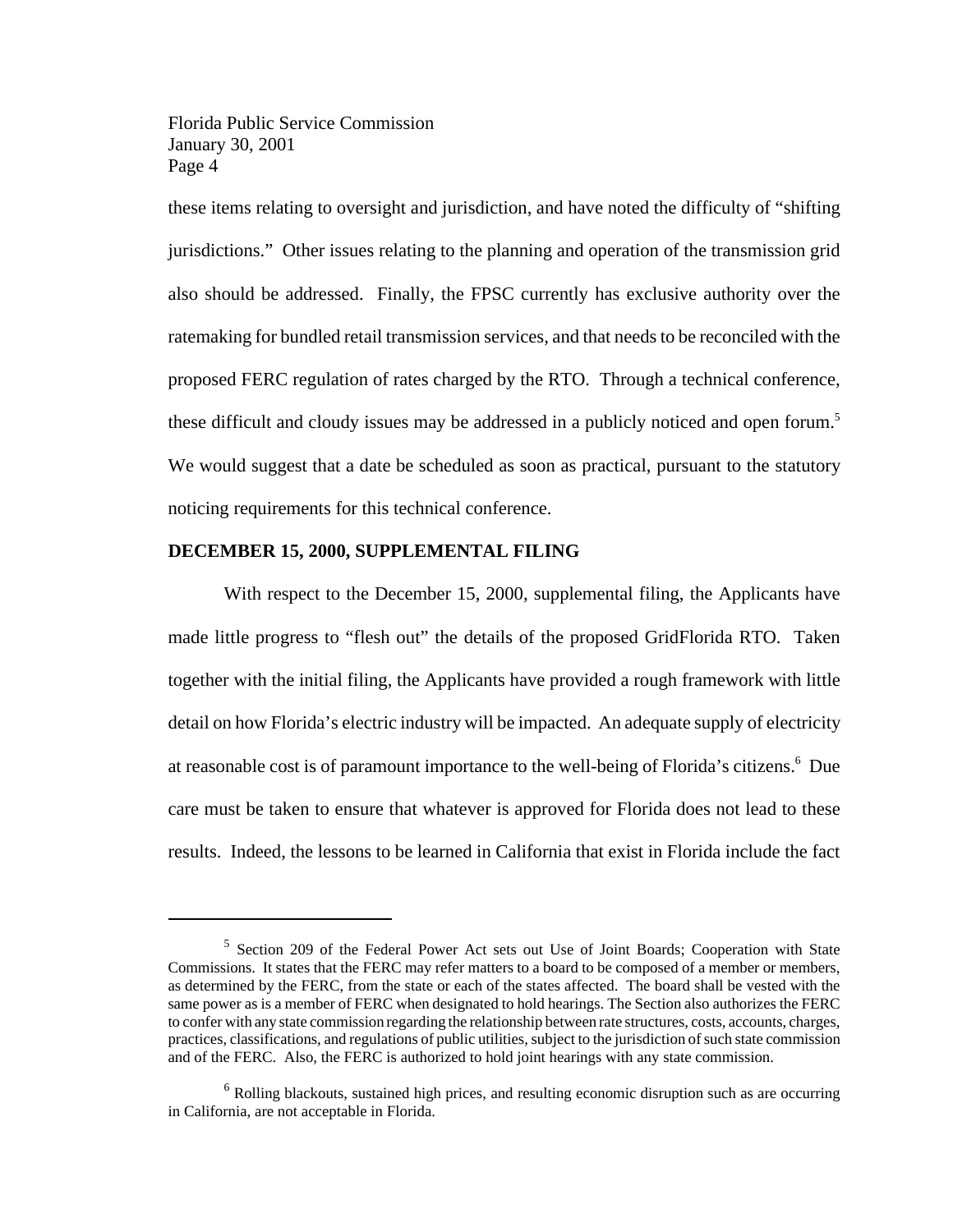that there are too few wholesale competitors to facilitate a robust wholesale generating market. Plainly and simply, peninsular Florida does not currently support a fully competitive wholesale generation market. To date, Florida wholesale sales continue to be a relatively small portion of investor-owned utility sales and are predominantly conducted between Florida's utilities. As a result of legal challenges,<sup>7</sup> initiated and principally supported by the Applicants in this filing, the development of merchant generation in the state has largely been restricted.<sup>8</sup> Based on its current structure, the GridFlorida Transco will initially do little to foster further competition in wholesale generation markets.

The regulatory goals of ensuring safe, adequate, and reliable electric service to the public at the lowest possible cost should not be sacrificed in favor of experimenting with competition for competition's sake, particularly in light of the limited competition which currently exists in Florida under the current legal framework. It is vital to the State's economy and security that stability and affordability are maintained in the provision of electric services to the citizens of Florida. Although there is insufficient detail in the Applicant's filing, particularly the lack of any cost or benefits data, to warrant dramatic changes to the transmission services currently provided in the state, we believe that certain aspects of the filing should be supported if the GridFlorida moves forward. These would

<sup>7</sup> *Tampa Electric, Florida Power Corp. and Florida Power & Light vs. Garcia, et al. vs. the Florida Public Service Commission, Utilities Commission, City of New Smyrna Beach Power Company*, 25 Fla. Law Weekly (Fla. April 20, 2000, rehearing denied September 20, 2000).

 $8$  The status of wholesale generation competition is a topic being discussed by the Florida Energy 2020 Study Commission.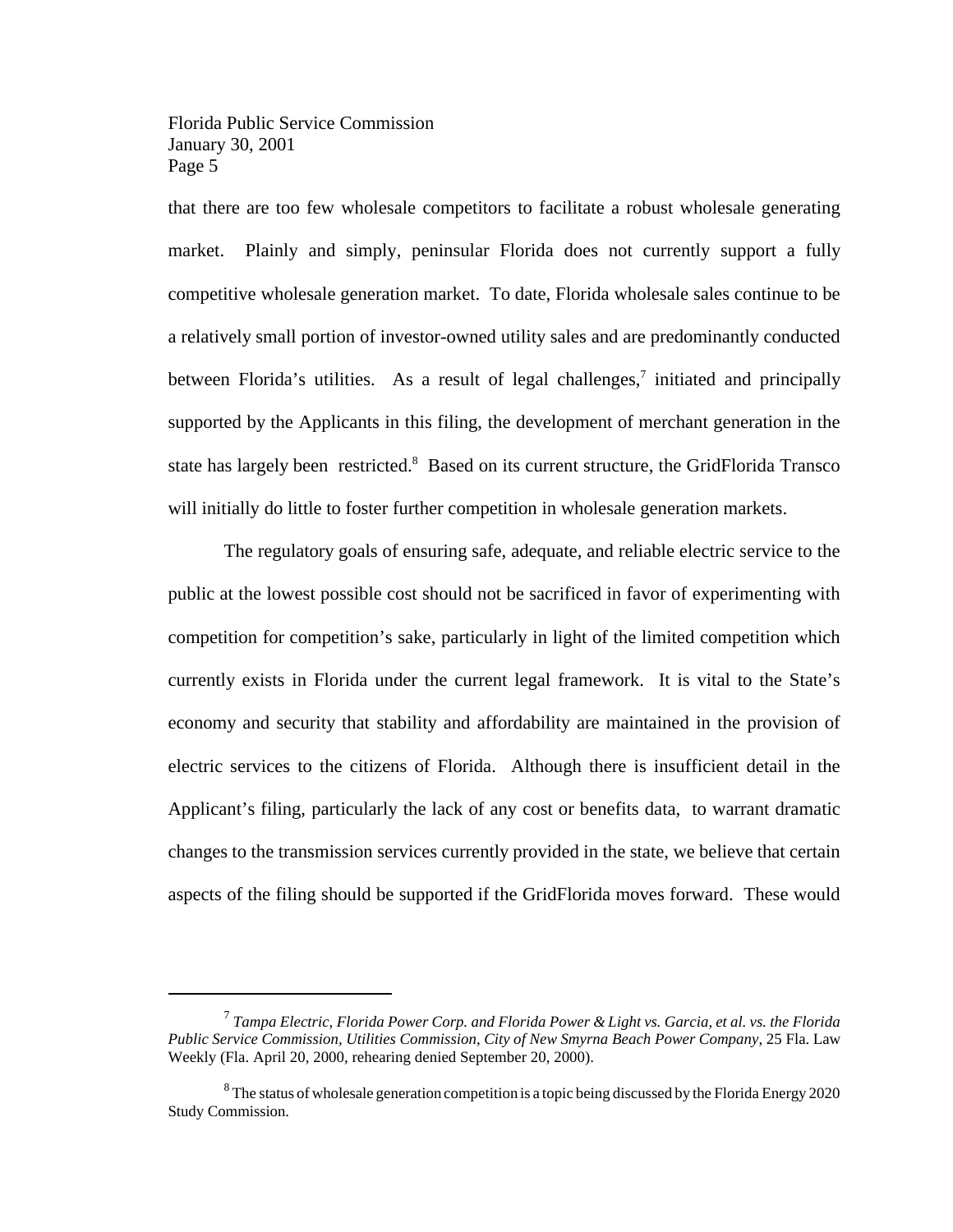ensure that transmission service to retail loads is sustained. The FPSC supports, in concept

and at least initially, the proposed GridFlorida requirements for:

- C balanced schedules of resources and load to be provided by all Scheduling Coordinators, with incremental and decremental energy bids for all scheduled resources and quick-start units;
- C the grand-fathering and allocation of physical transmission rights to transmit electricity through identified congestion areas (flowgates) to retail serving electric utilities; and
- Installed Capacity and Energy (ICE) requirements for each retail load serving utility to ensure that adequate levels of generating reserves are maintained. The FPSC does not, at this time, support the market clearing price style of auction.

Such pricing may result in highly volatile energy prices during peak periods and may also lead to gaming and windfall profit taking. The FPSC believes that until more experience is obtained with clearing price auctions in the face of a limited number of suppliers, actual bid quotes should be used in all energy markets, including the ancillary service markets.

Further, additional work is needed in the GridFlorida proposal to ensure the development of transmission reliability measures for the RTO that will preserve and improve the current performance and operation of the system without undue discrimination between urban and rural areas. These new jurisdictional questions need to be addressed in a technical conference. The state role needs to be preserved and could be delineated in a Memorandum of Understanding.

The FPSC may explore initiating rulemaking to establish statewide policy under the Grid Bill on the issues of balanced schedules, physical transmission rights, installed capacity and energy, energy pricing, and transmission reliability. In addition, it remains unclear whether the RTO will qualify as an applicant under the Florida Transmission Line Siting Act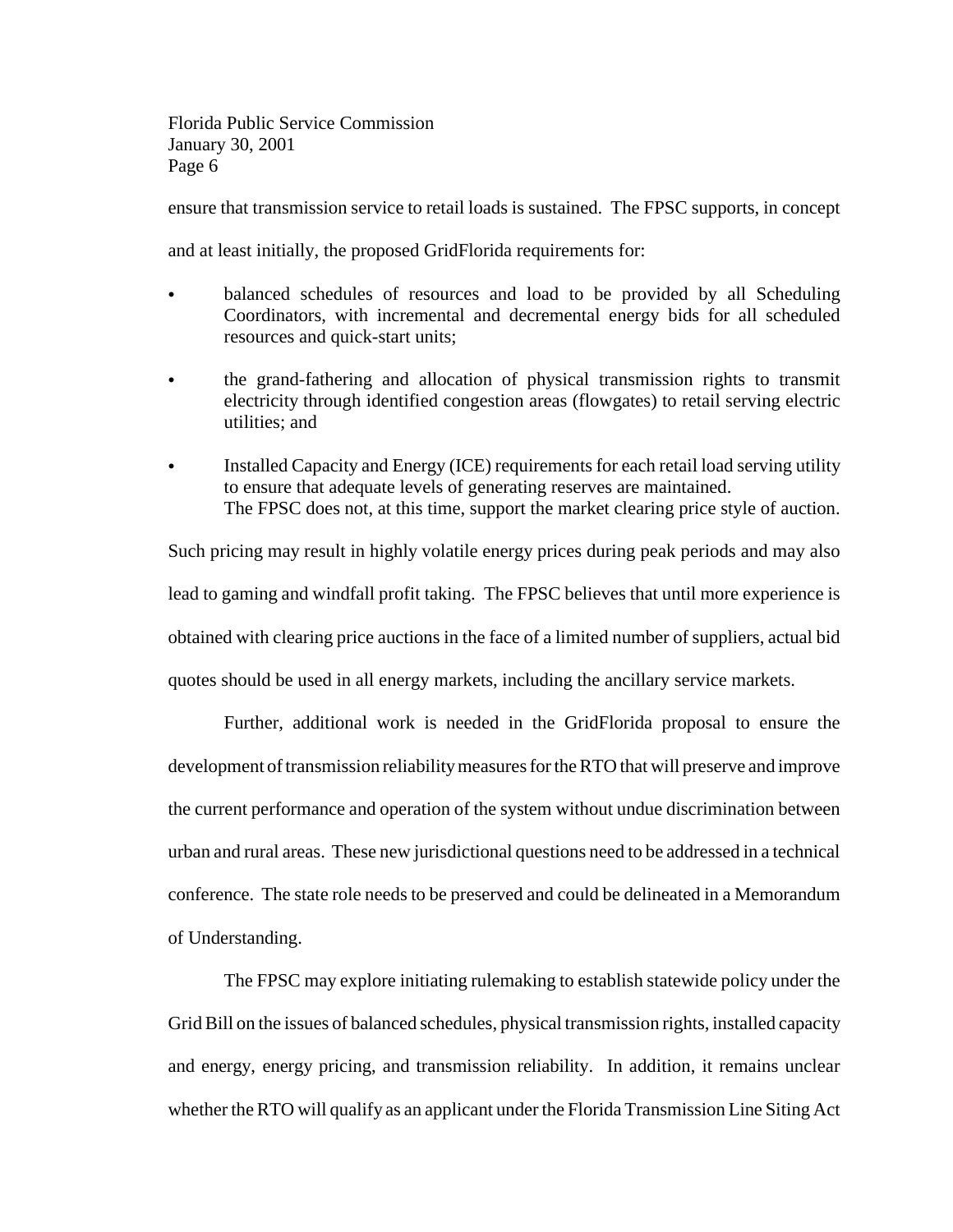or have the power of eminent domain. These are issues that can only be resolved at the state legislative level. While the Applicants argue that a joint filing with a retail serving utility may mitigate this limitation, the FPSC continues to question the prudence of GridFlorida seeking FERC approval to be the primary organization responsible for transmission planning and expansion without express legal authority to carry out these charges. Moreover, this defeats the very purpose of an RTO--to achieve independence for market participants in the provision of transmission service.

The FPSC also questions whether disputes arising with regard to the Final Transmission Expansion Plan as adopted by GridFlorida can be delegated to a FERC approved dispute resolution process as outlined in the proposed Planning Protocol (Exhibit N.1 of the filing). Florida's statutes give extensive authority to the FPSC to ensure an adequate, reliable, and coordinated statewide electric grid. To the extent that the FPSC believes that inadequacies exist in the transmission expansion plans of GridFlorida, the FPSC must take action to require appropriate remedies.

The FPSC continues to be concerned that the market monitoring function, as currently proposed, may not have sufficient scope or ample authority to address market abuses. We continue to believe that enforcement may ultimately be the responsibility of the FPSC working in concert with the FERC. At a minimum, the Market Monitor should be required to report its activities to the FPSC and respond to inquiries and concerns raised by the FPSC. The FPSC should have unrestricted access to all RTO records. To the greatest extent possible, information provided by the RTO should not be held confidential. Also, the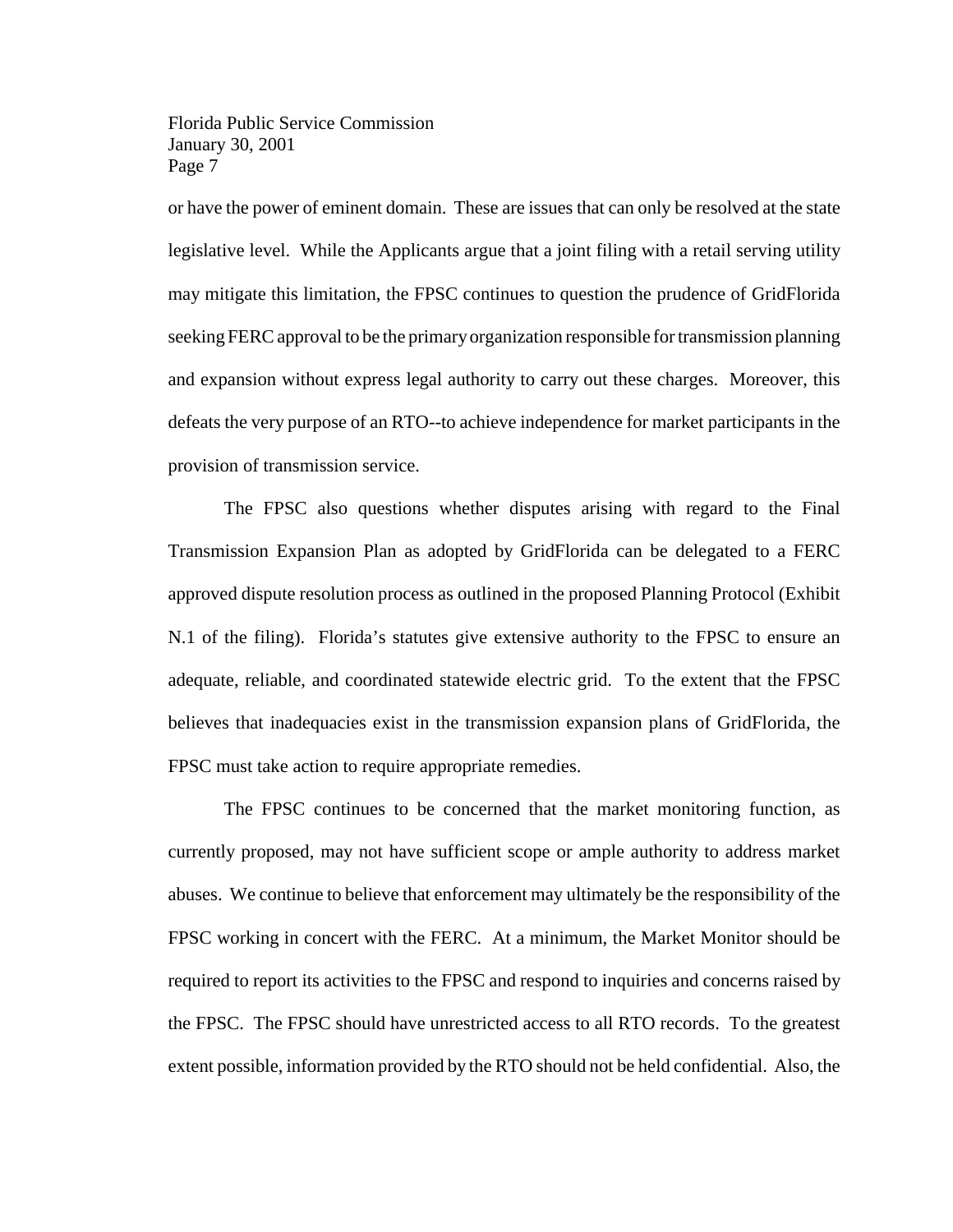> additional layer of the market monitor may lead to additional time involved in resolution of complaints.

> Finally, the FPSC believes that participation in GridFlorida by Florida's retail serving electric utilities should be purely voluntary. Utilities that do not elect to participate in the GridFlorida RTO should not be penalized through the imposition of discriminatory or higher rates. The treatment and pricing of "wheeling through" transmission services provided by utilities such as the City of Tallahassee and the Jacksonville Electric Authority have not been adequately addressed and need significant additional work.

#### **CONCLUSION**

Wherefore, the FPSC requests that a technical conference be convened in Tallahassee, Florida, in which the FPSC and FERC may work together on a Memorandum of Understanding on our roles in overseeing an RTO in Florida. Currently, the jurisdiction is muddled.

In addition, the FPSC reaffirms its previous comments in this docket:

- The geographic scope covered by this RTO, if approved, should be peninsular Florida, as proposed by the Applicants.
- The FERC should adopt a more realistic schedule which includes joint consideration by both the FERC and the FPSC to ensure that actions taken will benefit all Florida ratepayers and will avoid scenarios such as those occurring in California.
- No cost information has been supplied by the applicants, and therefore, carte blanche cost recovery is not warranted.
- The filing raises significant jurisdictional issues that cannot be ignored, and these should be addressed before a final decision is reached. An active and strong state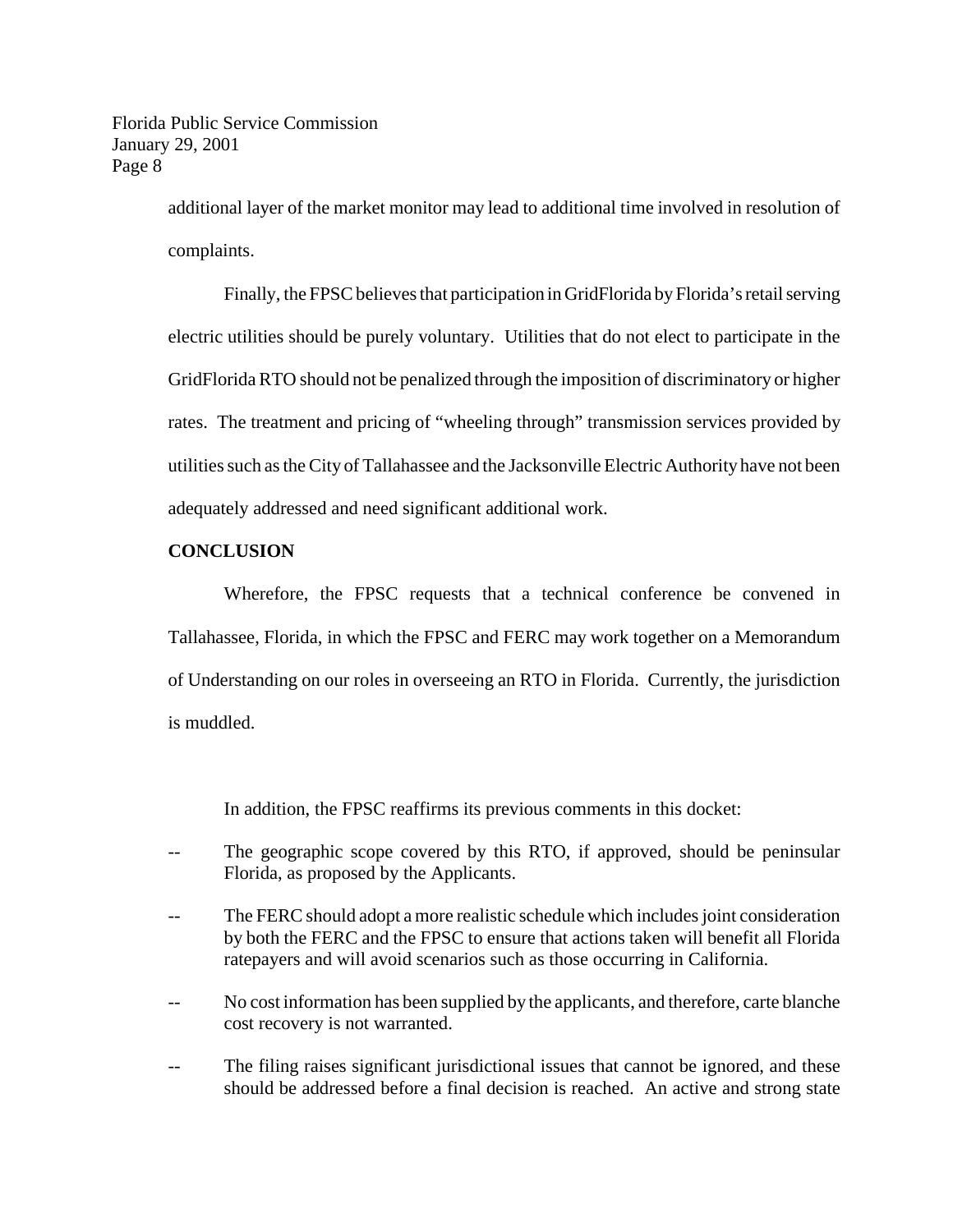> role is essential to facilitating any workable RTO in Florida and should be set out in a FERC/FPSC Memorandum of Understanding.

- -- The FERC should not rule out any alternative RTO model. Until cost information is supplied by the Applicants, there is no way to know if a for-profit Transco is superior to a not-for-profit Transco.
- -- The FPSC needs assurance that it will have full accessto records of the RTO and the Market Monitor.

Lastly, the FPSC raises some additional concerns with, as well as states its

preliminary support for, certain aspects of the filing.

Respectfully submitted,

 $\sqrt{s}$ 

Cynthia B. Miller, Esquire Bureau of Intergovernmental Liaison

FLORIDA PUBLIC SERVICE COMMISSION 2540 Shumard Oak Boulevard Tallahassee, Florida 32399-0872 (850) 413-6082

DATED: January 30, 2001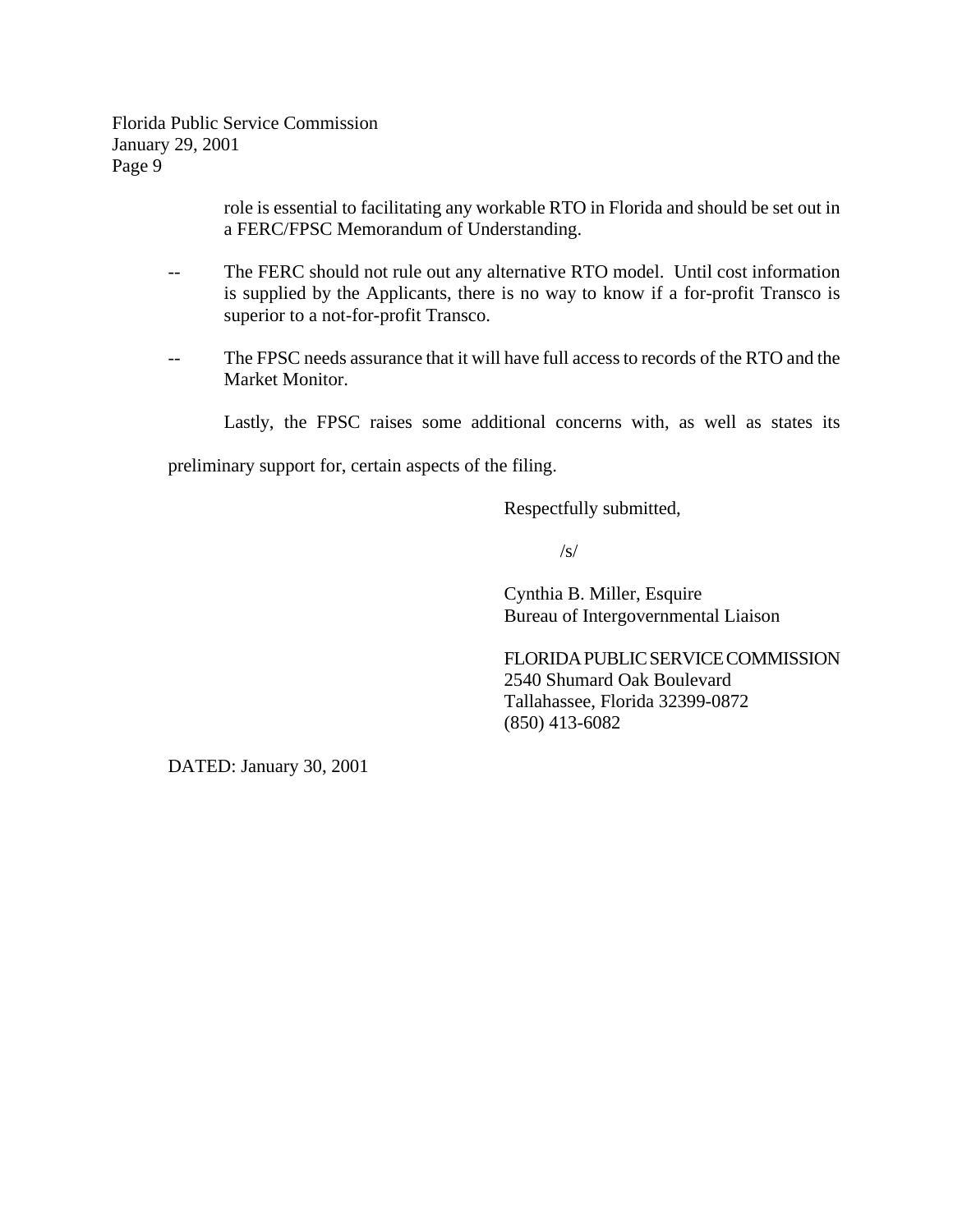## **UNITED STATES OF AMERICA FEDERAL ENERGY REGULATORY COMMISSION**

GridFlorida LLC ) Florida Power & Light Company (1994) Florida Power Corporation (and Corporation and Corporation (b) Docket No. RT01-67-000 Tampa Electric Company (1999)  $\hspace{1.5cm}$  ) and the contract of  $\hspace{1.5cm}$ 

)

#### **CERTIFICATE OF SERVICE**

I HEREBY CERTIFY that the foregoing Request for Technical Conference and Protest of the Florida Public Service Commission will be sent today by U.S. Mail to all parties on the attached service list.

 $\overline{a}$ 

/s/

Cynthia B. Miller, Esquire Bureau of Intergovernmental Liaison

FLORIDA PUBLIC SERVICE COMMISSION 2540 Shumard Oak Boulevard Tallahassee, Florida 32399-0850

DATED: January 30, 2001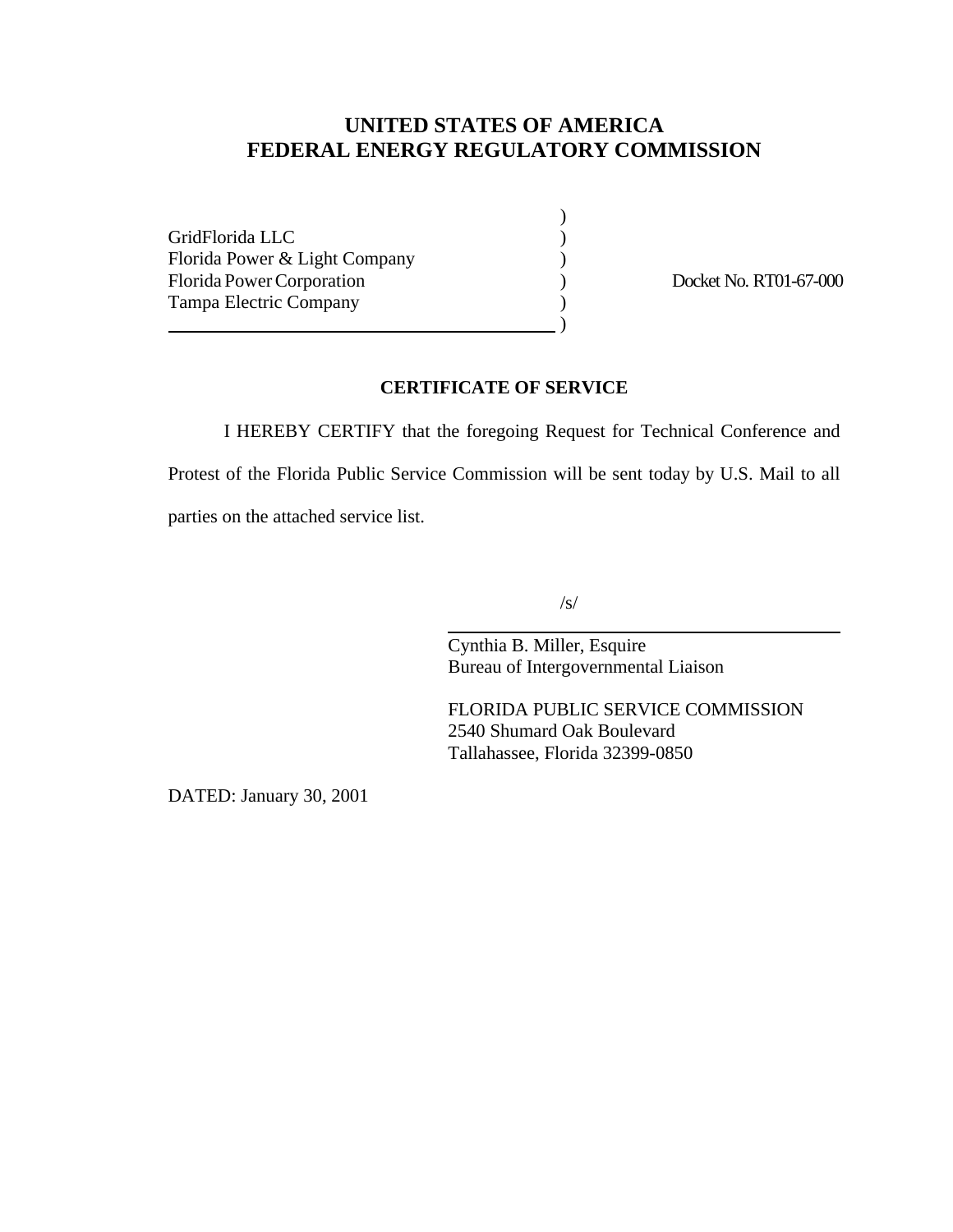Margaret M. Schaff, Esquire Affiliated Tribes of Northwest Indians 29754 Fir Drive, Suite B Evergreen CO 80439-8716

Robert W. Claussen, Gen. Manager Alabama Municipal Electric Authority P.O. Box 5220 Montgomery, Alabama 36103-5220

David Friedman, Director American Forest & Paper Association 1111 Nineteenth Street NW, Suite 800 Washington, DC 20036-3603

Robert Berry Automated Power Exchange, Inc. 5201 Great America Parkway Santa Clara, CA 95054-1122

Alycia L. Goody, Esquire Calpine Eastern The Pilot House 2nd Floor Lewis Wharf Boston, MA 02110

Mr. Kendall Bowman Carolina Power & Light Co. P O Box 1551 Raleigh, N.C. 27602-1551

Mr. Harvey Reed Constellation Power Source Generation, Inc. 111 Market Place Baltimore, M.D. 21202-4035

Jennifer L. Key Steptoe & Johnson 1330 Connecticut Avenue Washington, DC 20036

Leslie J. Paugh Landers & Parsons 310 West College Avenue Tallahassee, FL 32301-1406

Edward A. Ross, Senior Director Dynegy, Inc. 1000 Louisana Street, Suite 5800 Houston, TX 77002-5006

Ms. Christi L. Nicolay, Director Enron Corporation j Enron Power Marketing, Inc. P.O. Box 1188 Houston, TX 77251-1188

Joe N. Linxwiler, Jr. Fred Saffer & Associates 2111 East Michigan Street, Suite 219 Orlando, FL 328006-4983

Randolph L Elliott, Esquire Miller Balis & O'Neil, P.C. 1140 Nineteenth Street NW, Suite 700 Washington, DC 20036-6601

Keith R. McCrea Sutherland Asbill & Brennan LLP 1275 Pennsylvania Avenue NW Washington, DC 20004-2404

James R. Crossen Automated Power Exchange, Inc. 5201 Great America Parkway Santa Clara, CA 95054-1122

Michael J. Zimmer, Esquire j Calpine Eastern Baker & McKenzie 815 Connecticut Ave NW Washington, DC 20006-4004

Ms. Lida Decker Constellation Power Source Generation, Inc. 111 Market Place Baltimore, M.D. 21202-4035

Paul R. Newton PBO5E Duke Energy Corporation P O Box 1244 Charlotte, NC 28242-0001

Lee E. Barrett, Esquire Duke Energy North American LLC 5400 Westheimer Court Houston, TX 77056-5310

Mary J. Doyle, Dir of Regulatory Policy Dynegy, Inc. 805 15th Street NW, Suite 510-A Washington, DC 20005-2207

Julie Simon, Director Electric Power Supply Association 1401 H Street NW, Suite 760 Washington, DC 20005-2110

Jeffrey Watkiss, Esquire Bracewell & Patterson, LLP j Enron Power Marketing, Inc. 2000 K St., N.W., Suite 500 Washington, D.C. 20006-1809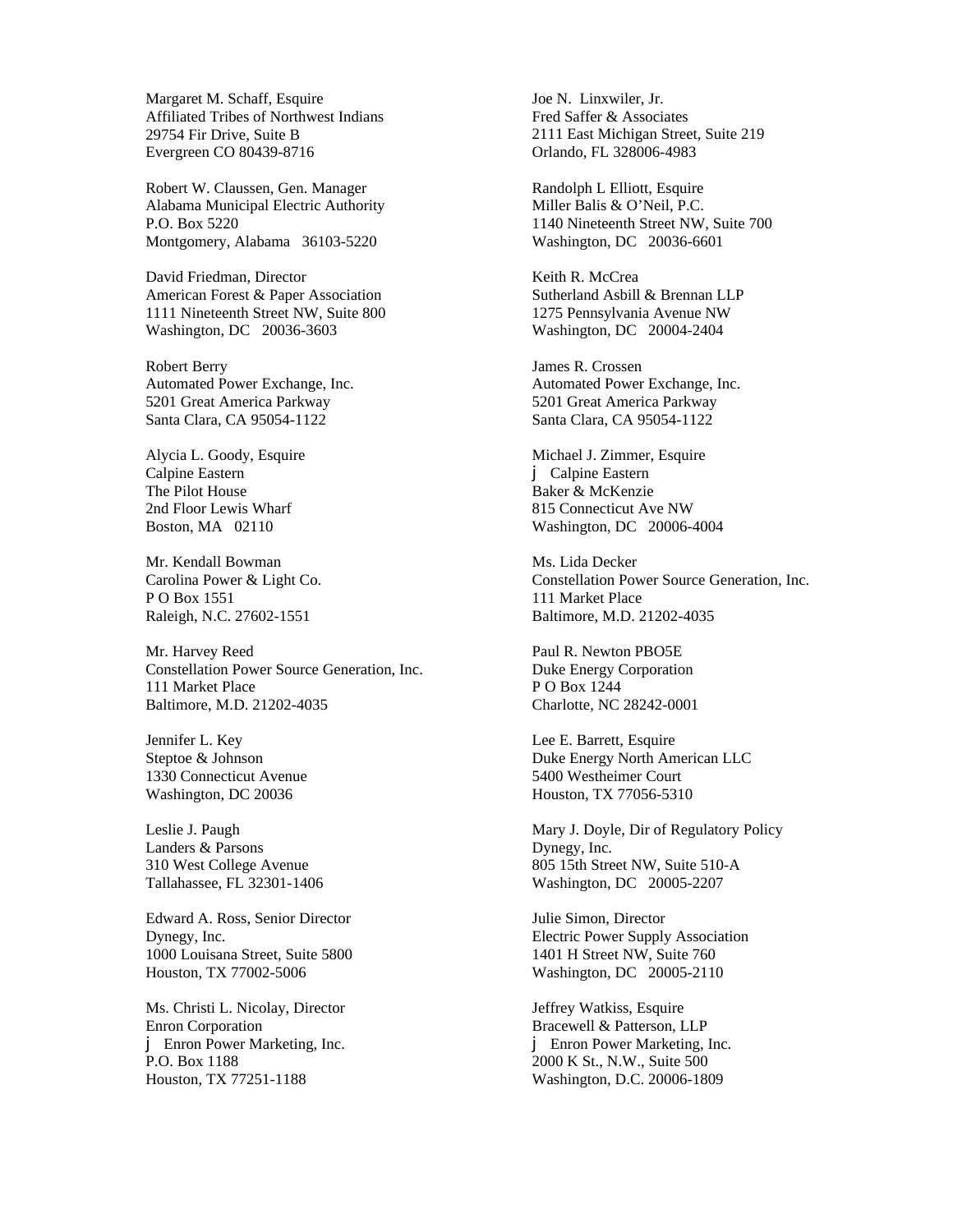Sarah G. Novosel, Esquire Enron Corporation 1775 First Street NW, Suite 800 Washington, DC 20006-2418

Mr. Albert B. Malmsjo R. W. Beck Olympia Place, Suite 300 800 N Magnolia Avenue Orlando, FL 32803-3252

Robert A. Jablon Spiegel & McDiarmid 1350 New York Avenue NW, Suite 1100 Washington, D.C. 20005-4710

C. Martin Mennes Florida Power & Light Company 4200 West Flagler Street Miami, FL 33134-1606

W. G. Walker, III Florida Power &nLight Company 215 S Monroe Street, Suite 810 Tallahassee, FL 32301-1839

James P. Fama Leboeuf, Lamb, Greene & MacRae, LLP P O Box 3621 Portland, Oregon 97208-3621

Douglas F. John, Esq. John & Hengerer 1200 17th St., NW, Ste 600 Washington, DC 20036-3013

William D. DeGrandis Paul, Hastings, Janosky & Walker 1299 Pennsylvania Avenue NW, Suite 10 Washington, DC 20004-2400

Gary D. Bachman, Esquire Van Ness Feldman 1050 Thomas Jefferson Street, NW, FL 7 Washington, DC 20007

Paul H. Elwing, Manager Lakeland Electric & Water Utilities Dept of Electric and Water Utilities 501 E. Lemon St. Lakeland, FL 33801-5050

Stephen G. Kozey, V.P. and General Counsel Midwest Independent Transmission System 5517 W 74th Street Indianapolis, IN 46208-4184

Scott A. Goorland Florida Dept of Environmental Protection 3900 Commonwealth Boulevard MS 35 Tallahassee, FL 32399-3000

Claude L'Engle Florida Municipal Power Agency 8553 Commodity Circle Orlando, Florida 32819-9002

Frederick M. Bryant, General Counsel Florida Municipal Power Agency 2061 Delta Way Tallahassee, FL 32303-4227

Mike Naeve, Esquire Skadden, Arps, Slate, Meagher & Flom, LLP 1440 New York Avenue, N.W. Washington, DC 20005-2111

Henry L. Southwick, Director Florida Power Corporation 6565 38TH Avenue North St. Petersburg, FL 33710-1628

Darrell Dubose, Assistant General Manager Gainesville Regional Utilities Post Office Box 147117 Gainesville, FL 32614-7117

Julian Brix Georgia Transmission Corporation Post Office Box 1349 Tucker, GA 30085-1349

Mr. Ted Hobson Jacksonville Electric Authority 21 W. Church St., 3rd Fl. Jacksonville, FL 32201

Robert G. Miller, Manager Kissimmee Utility Authority Post Office Box 423219 Kissimmee, FL 34742-3219

Mace Hunter, Manager Lakeland Electric & Water Utilities Dept of Electric and Water Utilities 501 E. Lemon St. Lakeland, FL 33801-5050

Stephen L. Teichler Duane, Morris & Heckscher 1667 K Street NW, Suite 700 Washington, D.C. 20006-1643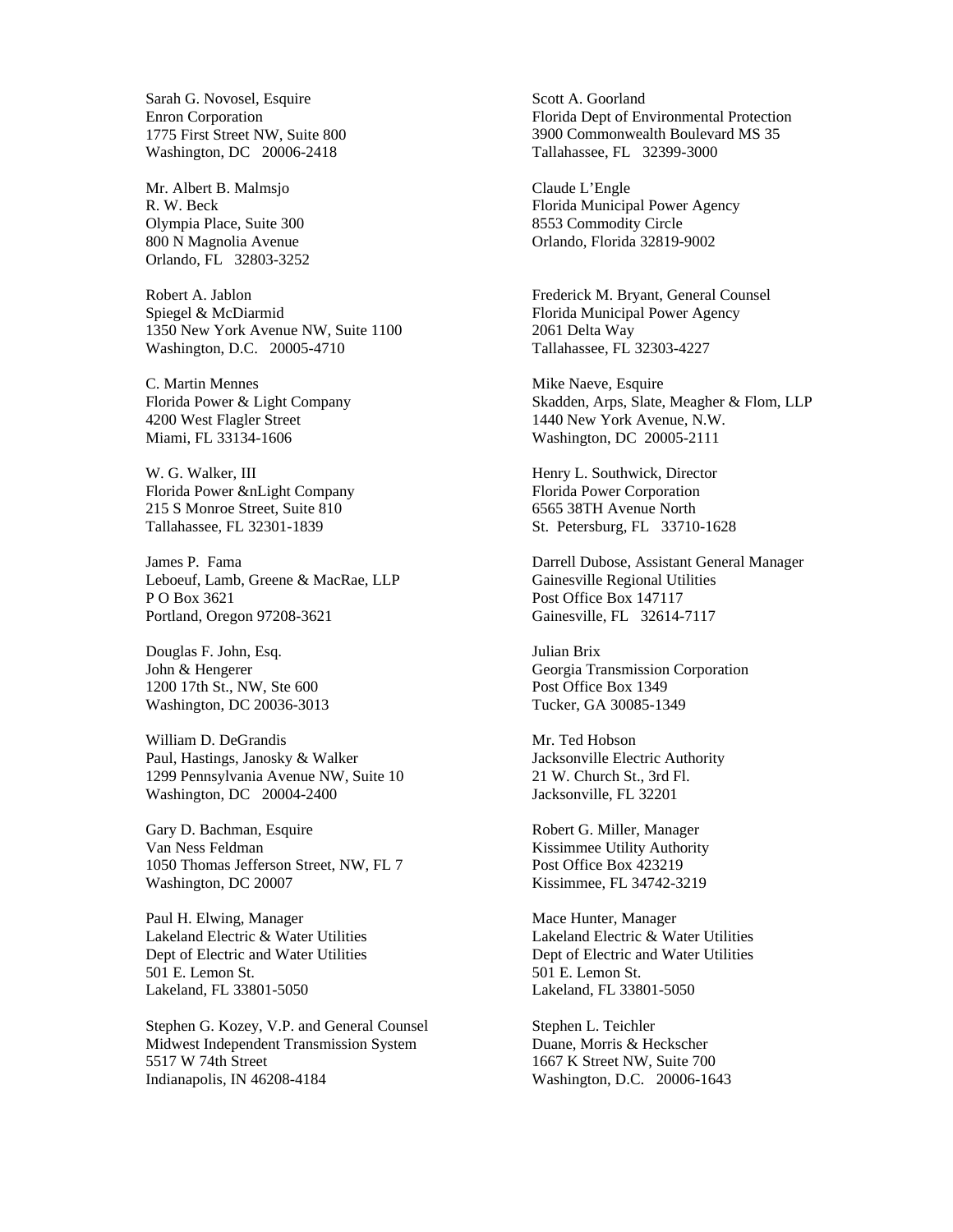Donna M. Sauter McDermott, Will & Emery for Morgan Stanley Capital Group, Inc. 600 13th Street NW Washington DC 20005-3005

Mr. Dallas M. Peavey, Jr. Municipal Electric Authority of Georgia 1470 Riveredge Parkway, N.W. Atlanta, GA 30328-4640

Mr. Gary Schaeff Municipal Electric Authority of Georgia 1470 Riveredge Parkway NW Atlanta, GA 30328-4640

Wallace F. Tillman, General Counsel National Rural Electric Cooperative Assn. 4301 Wilson Blvd Arlinton, Virginia 22203-1867

Mr. Ronald L. Vaden Director of Utilties City of New Smyrna Beach Post Office Box 100 New Smyrna Beach, FL 32170-0100

Mr. Paul Savage NRG Energy, Inc. 6 Lydon Street Concord, NH 03301-4450

George B. Taylor, Jr. Oglethorpe Power Corporation Post Office Box 1349 Tucker, GA 30085-1349

Gus R. Cepero Okeelanta Corp. P.O. Box 86 South Bay, FL 33493-8600

Mr. Thomas E. Washburn Vice President, Transmission Business Unit Orlando Utilities Commission P.O. Box 3193 Orlando, FL 32802-3193

John K. Hawks PG&E National Energy Group 7500 Old Georgetown Rd., Suite 1300 Bethesda, MD 20814-6133

Doron F. Ezickson McDermott, Will & Emery for Mortan Stanley Capital Group, Inc. 28 State Street Boston, MA 02109-1775

Glen R. Ortman Verner, Liipfert, Bernhard, Et.al. for Municipal Electric Authority of Georgia 901 15th Street NW, Suite 700 Washington, DC 20005-2327

Richard Wakefield KEMA Consulting for Municipal Electric Authority of Georgia 4400 Fair Lake Court Fairfax VA 22033-3801

Susan N. Kelly, Esquire Miller, Balis, O'Neil, P.C. for National Rural Electric Cooperative Assn. 1140 19th Street, NW, Suite 700 Washington, DC 20036-6607

Mr. Harvey L Reiter Morrison & Hecker, LLP 1150 18th Street NW, Suite 800 Washington DC 20036-3845

Steven A. Weiler Leonard, Street & Deinard Suite 900, South Building 601 Pennsylvania Avenue NW Washington, DC 2004-2601

William D. DeGrandis Paul, Hastings, Janofsky & Walker 1299 Pennsylvania Avenue NW, Suite 10 Washington, DC 20004-2400

Randolph Q. McManus Baker & Botts, L.L.P. The Warner 1299 Pennsylvania Avenue NW Washington, DC 20004-2400

Wallace Duncan, Esquire Duncan, Weinberg, Genzer & Pembroke, P.C. 1615 M Street, NW, Suite 800 Washington, DC 20036-3213

Mr. John L. Giddens Utility Business Affairs Reedy Creek Energy Services, Inc. P.O. Box 10000 Lake Buena Vista, FL 32830-1000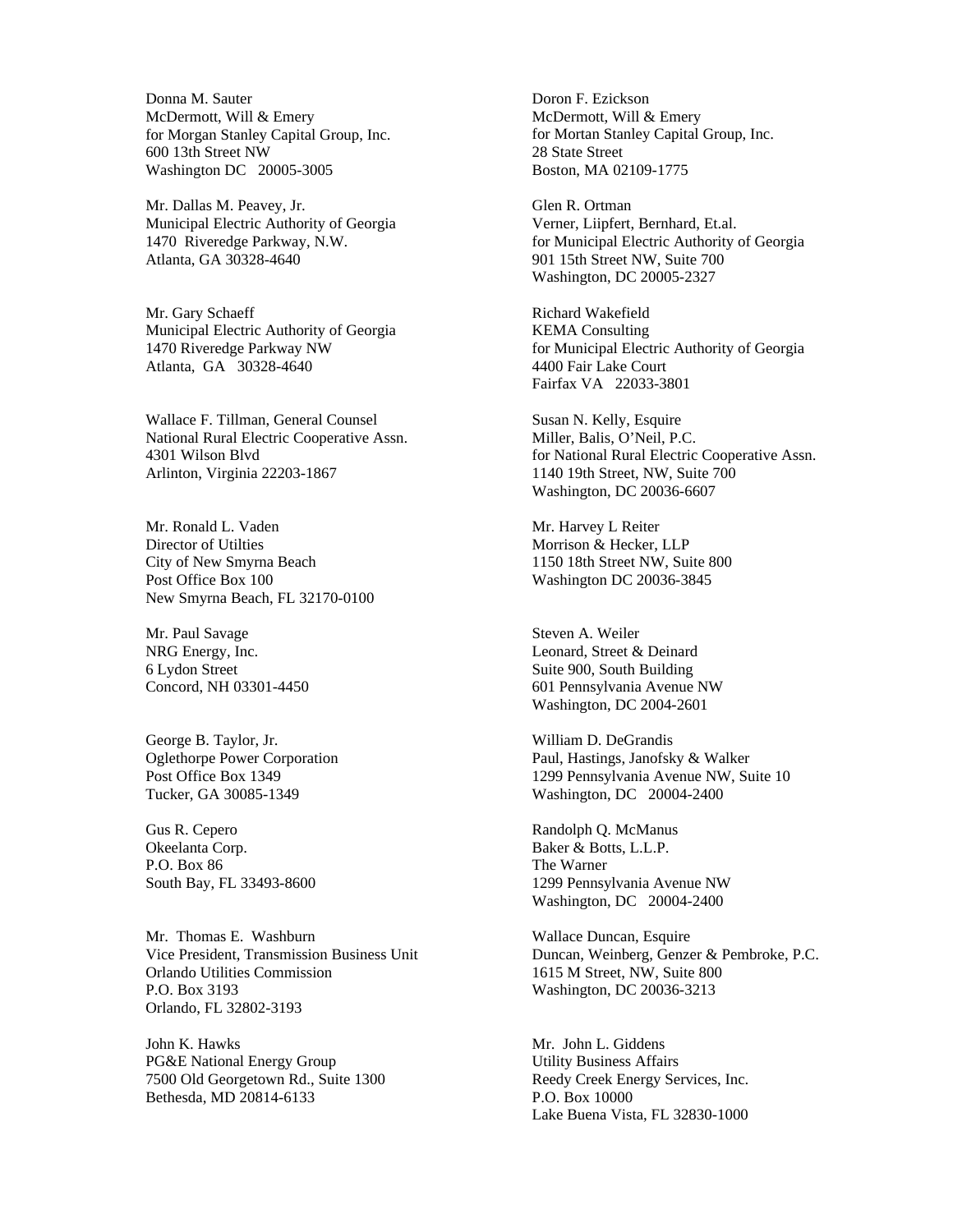William H. Penniman Sutherland Asbil & Brennan LLP 1275 Pennsylvania Ave NW Washington, DC 20004-2404

Mr. John Meyer Reliant Energy Northeast Generation, Inc 1111 Louisiana Street, 10th Floor Houston, TX 77002-5200

Mr. William T. Miller Miller, Balis & O'Neil, P.C. 1140 19th Street, NW, Suite 700 Washington, DC 20036-6607

Ms. Amy Gold Shell Energy Services Company, LLC 1221 Lamar Street, Suite 1000 Houston, TX 77010-3000

Mr. Charles A. White South Carolina Electric & Gas Company 1426 Main Street Columbia, SC 29201-2834

Mr. Stephen R. Pelcher South Carolina Public Service Authority P. O. Box 2946101 Moncks Corner, South Carolina 29461-6101

Lawrence A. Gollomp US Department of Energy 1000 Independence Avenue SW Washington, DC 20585-0001

Denver Rampey, Jr. Asst Administrator Southeastern Power Administration U.S. Dept of Energy 2 S Public Square Elberton, GA 30635-2448

Patrick B. Pope Southern Natural Gas Company Post Office Box 2563 Birmingham, AL 35202-2563

Angela Llewellyn Tampa Electric Company Post Office Box 111 Tampa, FL 33601-0111

Scott Helyer, Manager Tenaska, Inc. 2000 E. Lamar Blvd., Suite 430 Arlington, TX 76006-7346

Michael C. Briggs, Senior Counsel Reliant Energy Incorporated 801 Pennsylvania Avenue NW, Suite 620 Washington, DC 20004-2615

Timothy Woodbury, V.P. Seminole Electric Cooperative, Inc. 16313 No. Dale Mabry Highway P. O. Box 272000 Tampa, FL 33688-2000

Mr. Peter I. Trombley Shell Energy Services Company, LLC 1221 Lamar Street, Suite 1000 Houston, TX 77010-3000

Catherine D. Taylor, Esquire SCANA Corporation 1426 Main Street Columbia, SC 29201-2834

Greg H. Williams Esquire Cameron McKenna LLP 2175 K Street NW, 5th Floor Washington, DC 20037-1831

Jonathan D. Schneider, Esquire Huber Lawrence & Abell 1001 G Street NW, Suite 1225 Washington, DC 20001-4545

Leon Jourolmon, Jr. Southeastern Power Administration U.S. Dept of Energy 2 S Public Square Elberton, GA 30635-2448

Glenn A. Sheffield, Director Southern Natural Gas Company Post Office Box 2563 Birmingham, AL 35202-2563

Pete N. Koikos City of Tallahassee Wholesale Energy Services 100 West Virginia Street, Floor 5 Tallahassee, FL 32301-1143

Geoffrey Bestor, Esquire Dickstein Shapiro Morin & Oshinsky LLP 2101 L Street NW Washington, DC 20037

Neil Levy Kirkland & Ellis 655 15th Street NW, Suite 1200 Washington, DC 20005-5701